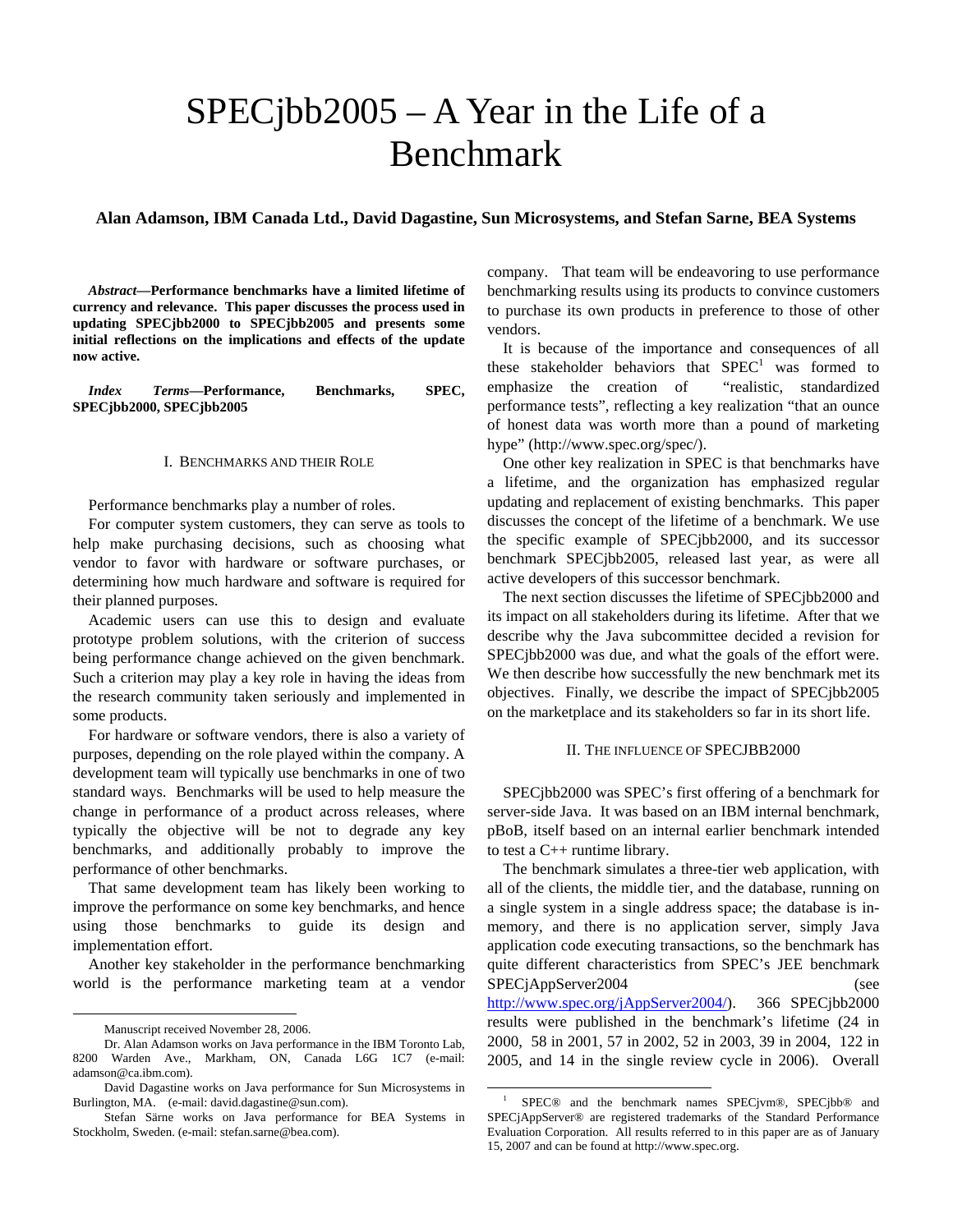leading scores were established in June 2000, April 2001, October 2001, January 2002, March 2002, May 2002, August 2002, May 2003, November 2004, January 2005, and January 2006, with scores varying form the initial 80,348 SPECjbb2000 bops, to the final 2,505,420 SPECjbb2000 bops.

While very high scores were largely achieved by the use of very many processors on ever faster hardware, this strategy also created a requirement on the JVMs to be able to support efficient garbage collection on these larger systems, and much development effort saw significant improvement of garbage collectors.

The synchronization requirements in the benchmark saw further refinement of previous earlier strategies implemented by VM teams to mitigate the cost of locking.

On Intel-based systems, the one platform supported by all the three major VM technologies being used in published scores, the publication features a fairly aggressive history of two of the vendors producing successive results leapfrogging one another's results, while the other began to question the real value of the benchmark as measure of customer-relevant performance.

### III. WHAT WAS WRONG WITH SPECJBB2000

During 2004 there was a recognition that there would be benefit in updating SPECjbb2000 to encourage new JVM improvements, which would be useful for customers of all providers. There were clear problems with SPECjbb2000 that encouraged this move, with a goal of coming closer to real Java application usage.

SPECjbb2000's roots in C++ became more and more visible over the years, as more Java applications also required attention; the problems of optimizing more object-oriented Java code were not well reflected in the efforts spent on SPECjbb2000.

It was unreasonable for the financial calculations in the benchmark to be done in float when Java featured a BigDecimal library, part of the language intended to support exactly such computation. Also, rather than use Java's collection libraries to implement what were the collection types in the benchmark, the existing code used a roll-yourown persistence framework.

There was no XML processing in the benchmark, nor any standard logging of transactions.

SPECjbb2000 was unreasonably parallel in implementation too, as threads run in it with little dependence on shared data. Another thread-related problem was a specific 'fairness' requirement that was becoming more difficult to meet with the appearance of hardware multi-threading and multi-core systems.

There was also a requirement related to hitting peak performance that was becoming problematic, in that rather arbitrary indeterminacies could increase the length of a run unexpectedly; on large systems, this might mean it could take many runs to achieve a satisfactory result, simply adding to

already existing problems creating submissions on large systems. Key among those was a simple hard limit on the number of cores used in a run at 128 (and even for that number a penalty in the scoring formula).

There was another serious problem related to garbage collection (especially on on large systems); this was the regular invocation of calls to System.gc() during a benchmark run, but not part of the measured parts of the run, so not being reflected in a final score. These calls allowed vendors to tune garbage collection specifically to this pattern, and hide expensive parts of garbage collection in the System.gc() calls.

A final concern was that on a large system the time to run the benchmark to produce a submission was very long (and this was becoming a serious burden when combined with the possible need to do a few runs to get a sensible result).

#### IV. OBJECTIVES AS WE DEVELOPED SPECJBB2005

The goals when developing SPECjbb2005 were to adjust the benchmark to current standards for a Java industry that has greatly matured. It should use up to date techniques and building blocks, both with representative code and use the extensive runtime libraries available in Java implementations.

 A key goal was that it remain a Java server benchmark and so occupy the niche between SPECjvm98 and SPECjAppServer2004 and continue to be a load-and-go benchmark, easy to run and publish with.

A number of items where identified as things that would make us reach this goal.

More object-oriented design with a class and an interface hierarchy to reflect current techniques should be used. This pattern should apply through the various transactions performed in the middle tier and abstract the database tier behind a storage interface that will make it possible to change which map to use in the tier without knowledge from the application.

The internal database structures, for example longStaticBTree, should be replaced with commonly used collection classes in java.util in order to drive vendors to improve the JITs for frequently used code and in order to improve the class libraries themselves.

 The required JDK level should change to 5.0, to use the recent standards and the common patterns the new language features introduce.

The representation for monetary calculations should change from float to BigDecimal, targeting both common practice and intended runtime library usage.

JSE standard logging should play a role in the benchmark, to enable easy development of the benchmark and more importantly, to execute code with logging inserted but not enabled, as the industry does. This would also help customers understand the benchmark code, should they care to.

XML processing should be included. Two areas where identified for this, the first is to replace the display screen which is a simulation of terminal output, with an XML document, created with DOM. The second place, which also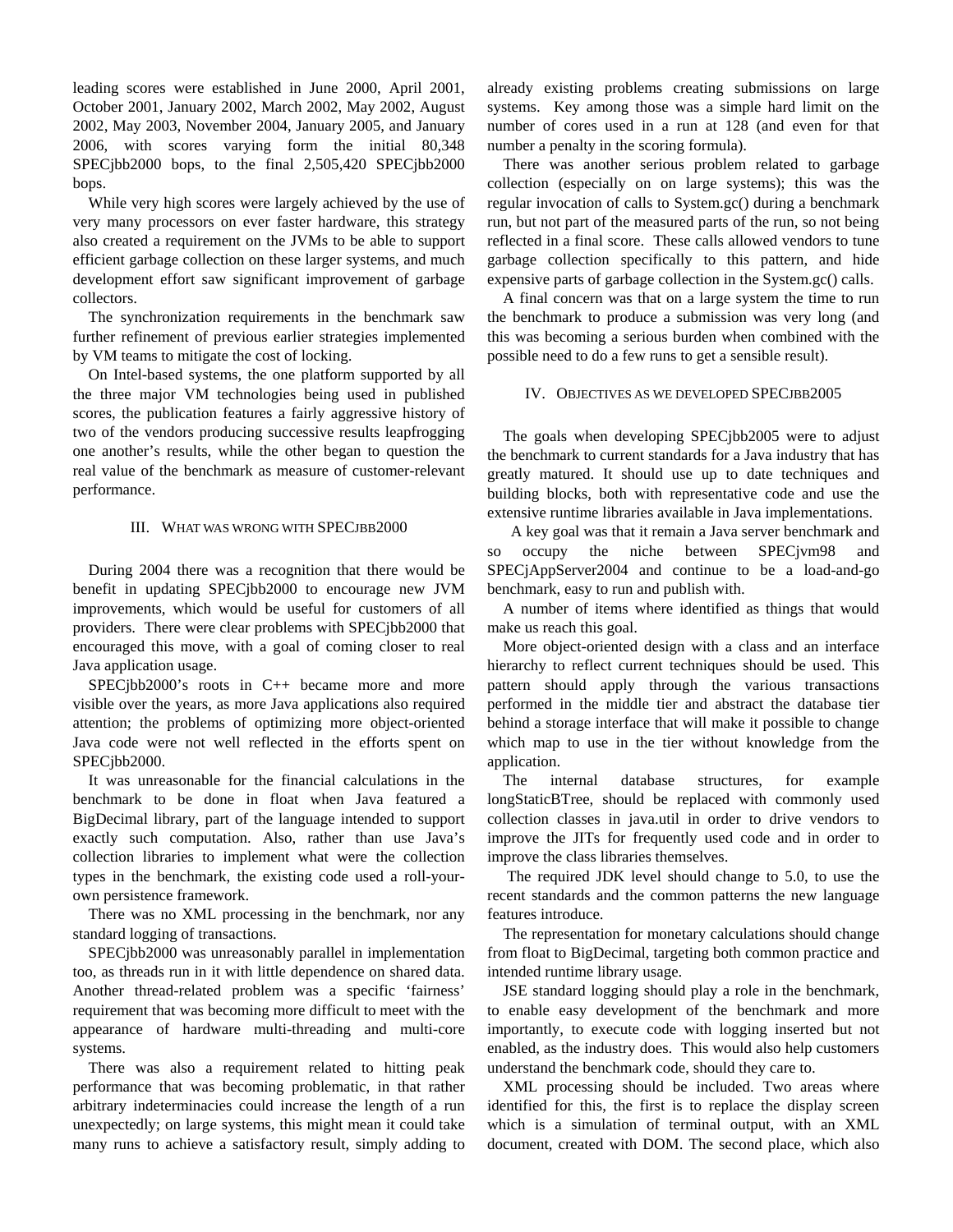tried to address the too parallel nature of the benchmark, was to split the database tier from the middle tier and communicate with XML messages via concurrent queues between them.

GC should no longer have "free time", so System.gc() calls between iterations should be removed, and also warmup time per iteration, to address the pattern that applications are up and running and adjusting as work is loaded on the system. The runtime should also be adjusted, a longer measurement period, to prevent then concept of "lucky runs" is beneficial.

Object tracking done in the persistence layer in SPECjbb2000 should also be removed, since free() isn't a concept of Java. The concept of multiple JVM mode, to improve benchmarking on large systems, by reducing the runtime, might be included.

#### V. SPECJBB2005 SUCCESSES AND FAILURES

 As with any benchmark development project there are several successes and failures identified after release.

 The refactoring of the benchmark to more closely follow the object oriented programming model was a success. A key part of this work was replacing the internal data structures in SPECjbb2000 (most notable the elusive longStaticBTree) with the Java SE collections HashMap and TreeMap. This had several interesting benefits, but most of all optimizations targeting these data structures benefit a large array of realworld applications, not just competitive benchmarks.

 Targeting SPECjbb2005 as a Java 5 benchmark was a success. Having Java 5 features as part of the benchmark allowed performance issues surrounding these features to be quickly identified. This also helped to promote the Java platform and was an added requirement for JVM vendors to deliver a Java 5 solution quickly. Potential performance bottlenecks identified by using Java 5 features in SPECjbb2005 continue to have a direct impact on the performance of all Java 5 applications.

 The removal of the System.gc() between each measurement interval was a significant success. Major garbage collections and GC performance are now part of the benchmark and prevents JVM vendors from targeting the explicit GC call for aggressive optimizations.

 The modification of the benchmark runtime and the notion of expected peak has been a success. The new benchmark runtime with separate warm-up and measurement intervals more closely models the lifecycle of a Java server application and makes the benchmark run more stable and predictable. A favorite amongst Java performance engineers who frequently run this benchmark.

 The SPECjbb2005 multi-VM mode can be viewed as both a success and a failure. It is successful at reducing the run time on large systems and providing a usage scenario that reflects customer use cases on large systems. Multiple JVMs have been traditionally used in large batch application deployments and application servers and the multi-VM mode in SPECjbb2005 allowed the benchmark to address this usage scenario.

 The failure of the multi-VM mode involves how it has been used for submissions. There are many benchmark submissions using the multi-VM mode on small system configurations with as little as 2 CPUs. Multi-VM submissions on small systems removes many aspects of JVM scaling from the workload. Unfortunately many of the submissions on small systems were done to avoid the memory latency overhead suffered by single JVM configurations on heavily NUMA systems. The configuration was also used to avoid GC overhead. The multi-VM mode of SPECjbb2005 provided an easy workaround for these problems and allowed fast benchmark results to be submitted in the near term. The bench-marketing concerns of the multi-VM mode were largely addressed by requiring both the SPECjbb2005 bops and the SPECjbb2005 bops/JVM metric, however the path in which the multi-VM mode has followed is disappointing since significant JVM optimizations have been avoided or postponed because marketing goals have been reached easily through use of the multi-VM mode.

 The high allocation rate in SPECjbb2005 is also both a failure and a success. Its a success because it models a common bottleneck in many real-world Java applications. Many Java applications and benchmarks (SPECjappserver2004) have high allocation rates, and including this bottleneck in SPECjbb2005 has allowed JVM developers to address this issue. The high allocation rate is a failure mostly because it can be isolated to a small amount of code and is ripe for aggressive point optimizations that may have little positive impact on customer applications.

#### VI. THE YEAR AND A HALF OF SPECJBB2005 CURRENCY

SPECjbb2005 has become an interesting benchmark for two reasons. It has been the common competitive ground for the major JVM vendors and results from different vendors have topped each other over the year, the throne has been passed on more than once. The benchmark has also served an important role in product advertisement, especially for hardware vendors where product launches quotes the SPECjbb2005 score and models are compared with results. The reason it has been able to get this role is that it combines both ease of use and relevance in the workload.

The performance on the benchmark has significantly improved in this one and a half years and the benchmark has been an important driver for this in itself. Comparing fourcore results to see the improvement on the benchmark, the first submission was at 37,034 SPECjbb2005 bops, while current greatest 4-core result is at 130,589 SPECjbb2005 bops, an improvement of more than 250%. Another comparison, in one way less apples to apples, but in in another way more relevant, is a 2 socket comparison, both being entry level servers. In this space the first submission was at 24208 SPECjbb2005 bops, while current lead in this category is at 210065 SPECjbb2005 bops, 105033 SPECjbb2005 bops/JVM, which yields a performance increase of more than 750%.